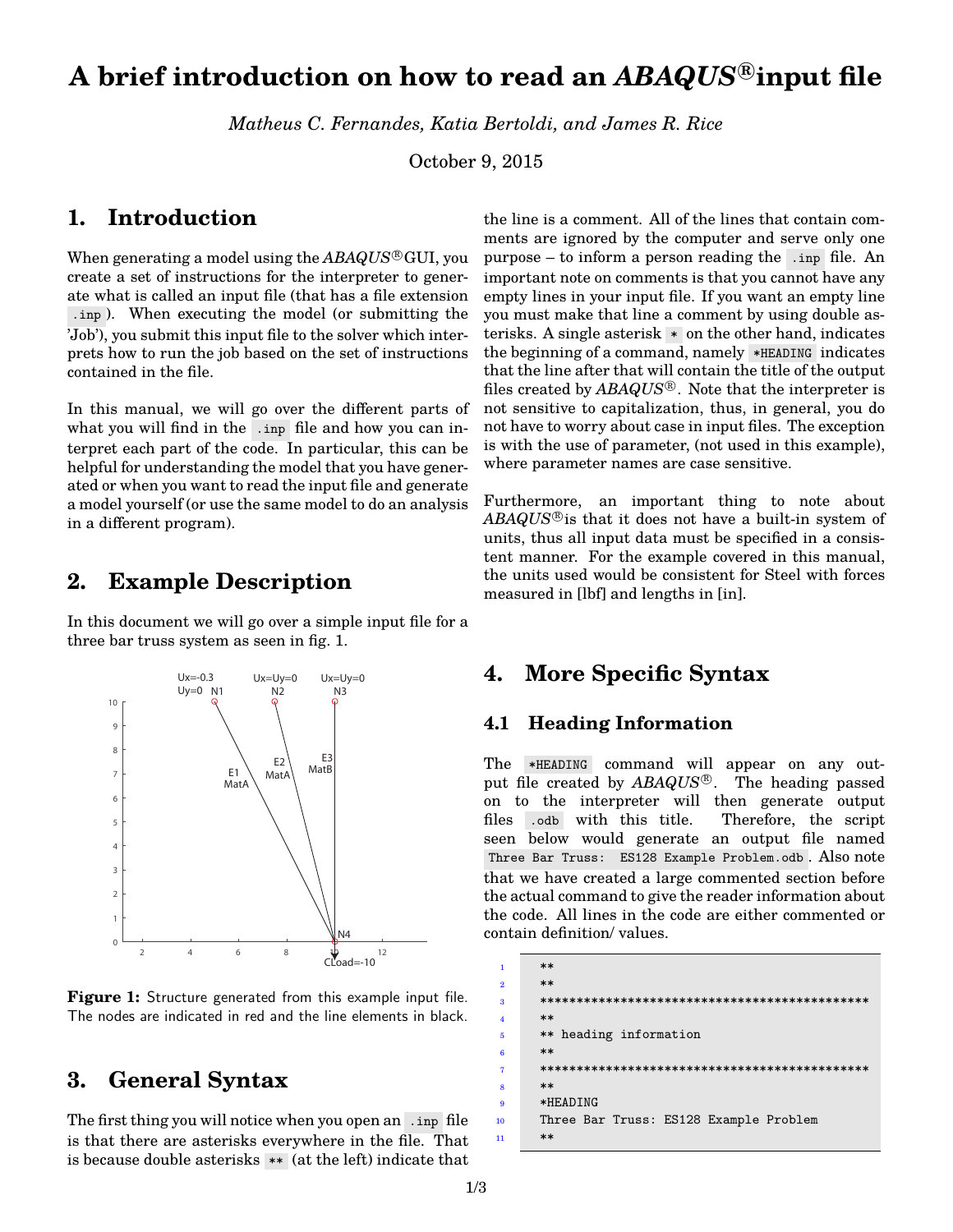#### **4.2 Node Definitions**

The node definition gives the location of the nodal points. In this example, these points correspond to the "joints" of the truss system. The first entry is the node number, which is a reference point, and the next entries are the x,y, and z coordinates, respectively. Note that for this 2D problem the z component is omitted. Thus, the order for the example script below is: node number, x coordinate, and y coordinate.

| 1              | $**$    |     |  |
|----------------|---------|-----|--|
| $\overline{2}$ | $*NODE$ |     |  |
|                |         | 5 O |  |

- $5.0, 10.0$ <sup>4</sup> 2, 7.5, 10.0
- <sup>5</sup> 3, 10.0, 10.0
- <sup>6</sup> 4, 10.0, 0.0
- <sup>7</sup> \*\*

#### **4.3 Element Definitions**

Next, the elements (corresponding to truss bars in this case) are defined. Also, the type of element, from the element library available within *ABAQUS* <sup>R</sup> , is defined. The first number shown is the element number, and the next two are the two nodes which that element joins. The set of elements is given the name "BARS." Note that this is a 2D element type (T2D2). For different element types you will encounter more or less number of nodes, depending on how many nodes are contained in the given element you specify.

```
*2 *ELEMENT, TYPE=T2D2, ELSET=BARS
3 1, 4, 1
4 2, 4, 2
5 3, 4, 3
    **
```
#### **4.4 Defining Sets**

In *ABAQUS*<sup>®</sup> we can create sets for different parts of the geometry in order to assign these parts boundary conditions or specific material property. The following example illustrates the creation of two element sets using the \*ELSET command. The first set is named "MateralA" and is composed of elements 1 and 2. The second element set is named "MaterialB" and only contains element 3.

```
1 **
2 *ELSET, ELSET=MATERIALA
3 \t 1, \t 2,4 *ELSET, ELSET=MATERIALB
5 3
6 **
```
#### **4.5 Material Definitions**

In order to run the different modules in *ABAQUS* <sup>R</sup> , you will need to define sets of material properties specific to that model. For the sake of this example, we will focus on running a fully linear elastic problem with a global cross-section area of 0.1, but we will define two different materials for the element sets we created. Here, material A will have a Young's modulus of 1000.0 and material B will have a Young's modulus of 1500.0. Note that we did not define a Poisson ratio, as this is irrelevant to the 1 dimensional problem.

```
**2 *SOLID SECTION, ELSET=MATERIALA, MATERIAL=MAT1
3 0.1
     4 *MATERIAL, NAME=MAT1
     5 *ELASTIC
     6 1000.0
7 **
     8 *SOLID SECTION, ELSET=MATERIALB, MATERIAL=MAT2
     0.110 *MATERIAL, NAME=MAT2
11 *ELASTIC
12 1500.0
13 **
```
## **4.6 Defining Step**

Now we describe the loading, in this case as a single \*STEP . Since this involves linear elastic material and we are content to neglect any effects of geometry change, due to deformation, on the writing of the equilibrium equations, our problem is a completely linear one. We indicate that NLGEOM=NO to indicate that this is a linear step.

```
1 **
2 *STEP, NAME=STEP-1,NLGEOM=NO
3 *STATIC
    **
```
#### **4.7 Boundary Conditions**

Next, come statements about prescribed displacements. The node number is given first, and then the first and last degree of freedom that is prescribed at the node – displacements UX, UY, and UZ are zero in this case. It was not really necessary to mention UZ, since the problem is set up as 2D. For node 1, however, we prescribe a displacement of -0.3 in the x direction and 0 in the y direction.

<sup>1</sup> \*\* <sup>2</sup> \*BOUNDARY  $3 \t1, 1, 1, -0.3$ <sup>4</sup> 1, 2, 2, 0.0 <sup>5</sup> 2, 1, 2, 0.0 <sup>6</sup> 3, 1, 2, 0.0  $**$